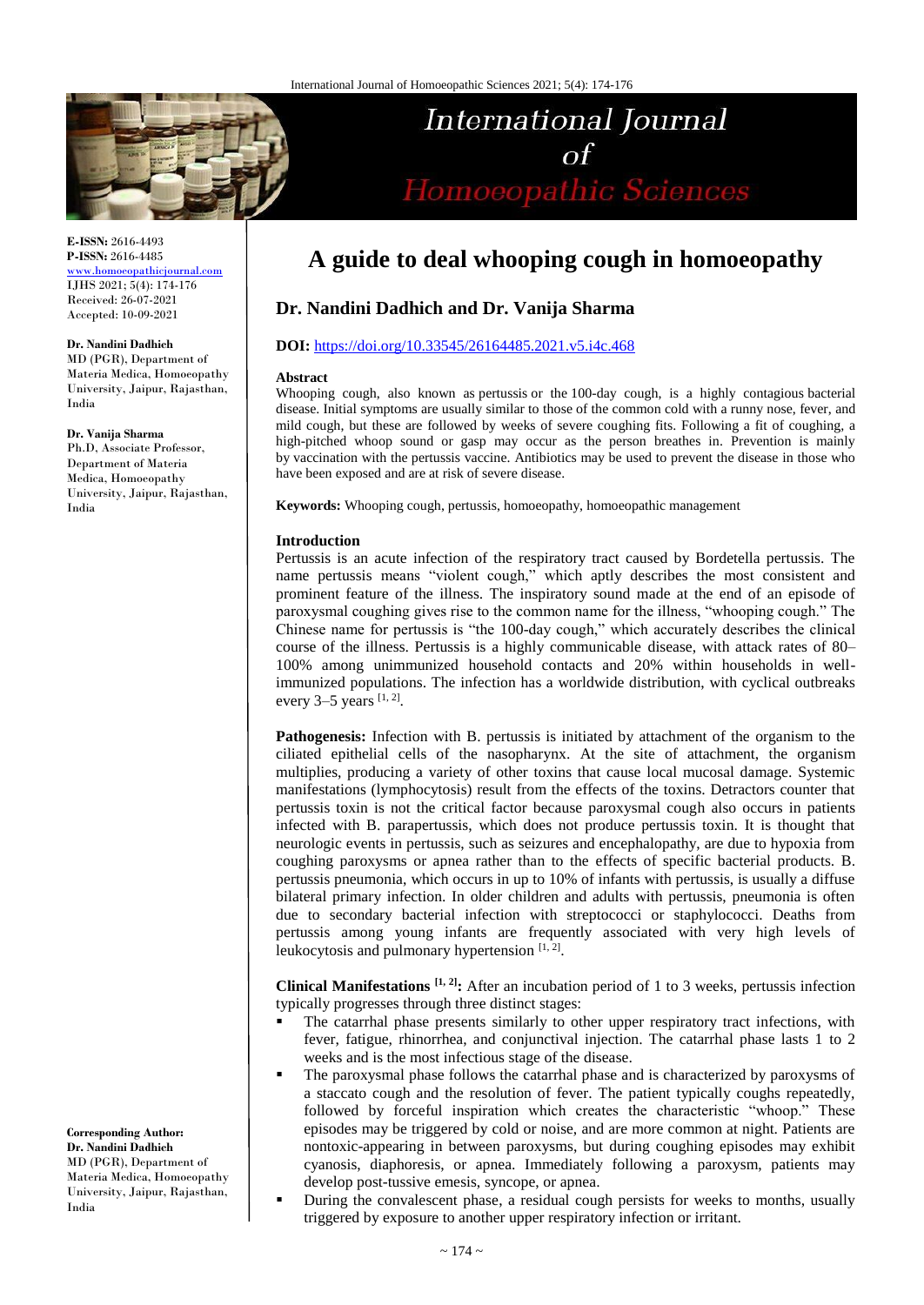Atypical presentations are common in infants, and fever may not occur. Rather, tachypnea, apnea, cyanosis, and episodic bradycardia may be the presenting features.

Increased intrathoracic pressure from coughing may result in petechiae above the nipple line, subconjunctival hemorrhage, and epistaxis.

Breath sounds are variable; auscultation may reveal clear lungs or rhonchi, while rales suggest superimposed pneumonia. The inspiratory whoop or gasp is usually heard in children between 6 months to 5 years.

# **Diagnosis [1, 2[**

- Nasopharyngeal culture and polymerase chain reaction (PCR) may yield laboratory confirmation.
- In adults, by the time the diagnosis is suspected, cultures are typically negative (96%), and overall culture sensitivity is only 20% to 40%. PCR is more sensitive and specific than culture.
- In the emergency department, pertussis should be considered in patients with prolonged cough, especially occurring in paroxysms or with whoops, or post-tussive emesis.
- During the late catarrhal and early paroxysmal phases, leukocytosis with lymphocytosis may raise suspicion for pertussis
- Chest x-ray findings are nonspecific and may show peribronchial thickening, atelectasis, or infiltrates. The classic association, though not often seen, is a "shaggy" right heart border.

# **Differential diagnosis [1, 2]**

- Pertussis initially presents similarly to other respiratory infections, such as *viral upper respiratory infection, bronchiolitis, pneumonia, and tuberculosis.*
- *Foreign body aspiration* should be considered in younger patients, and exacerbation of *chronic obstructive pulmonary disease* should be considered in older patients with the appropriate history.
- The striking leukocytosis may also be confused for *leukemia.*

## **Complications [1, 2]**

- Secondary pneumonia or otitis media may occur. The most common causes of secondary bacterial pneumonia are Streptococcus pneumoniae, Streptococcus pyogenes, Haemophilus influenzae, and Staphylococcus aureus; although viral infections with the respiratory syncytial virus, cytomegalovirus, and adenovirus superinfections are also common.
- CNS complications such as seizures and encephalopathy can occur, likely secondary to hypoxia, hypoglycemia, toxins, secondary infections, or cerebral bleeding from increased pressure during coughing.
- Sudden increases in intrathoracic and intraabdominal pressures can also result in periorbital edema, pneumothorax, pneumomediastinum, subcutaneous emphysema, diaphragmatic rupture, umbilical and inguinal hernias, and rectal prolapse.
- Pertussis toxin also causes histamine hypersensitivity and increased insulin secretion.
- Infants are particularly prone to bradycardia, hypotension, and cardiac arrest from pertussis.

## **Treatment/management [1, 2]**

- Treatment of pertussis is largely supportive, including oxygen, suctioning, hydration, and avoidance of respiratory irritants.
- Parenteral nutrition may be necessary as the disease tends to have a prolonged course.
- Hospitalization is indicated for patients with superimposed pneumonia, hypoxia, central nervous system (CNS) complications, or who are unable to tolerate nutrition and hydration by mouth.
- Neonates should be admitted to an intensive care setting as life-threatening cardiopulmonary complications and arrest can occur unexpectedly.
- Antibiotic effect on the duration or severity of the disease is minimal when started in the catarrhal phase, and not proven effective when started in the paroxysmal phase.
- Strict isolation is important while the patient remains infectious.
- Vaccination is recommended with the acellular vaccine at ages 2, 4, 6, 15-18 months, and at age 4-6 years.

## **Homoeopathic treatment [3, 4]**

- **Aconitum Napellus:** There is constant pressure in left chest; oppressed breathing on least motion. Hoarse, dry, croupy cough; loud, labored breathing. Child grasps at throat every time he coughs. Very sensitive to inspired air. Shortness of breath. Larynx sensitive. Stitches through chest. Cough, dry, short, hacking; worse at night and after midnight. Hot feeling in lungs. Blood comes up with hawking. Tingling in chest after cough.
- **Antimonium Tartaricum:** Hoarseness, great rattling of mucus, but very little is expectorated. Burning sensation in chest, which ascends to throat. Rapid, short, difficult breathing; seems as if he would suffocate; must sit up. Coughing and gaping consecutively. Cough excited by eating, with pain in chest and larynx. Dyspnoea relieved by eructation. Cough and dyspnoea better lying on right side.
- **Arnica Montana:** Coughs depending on cardiac lesion, paroxysmal, at night, during sleep, worse exercise. Cough produced by weeping and lamenting. Dry, from tickling low down in trachea. Bloody expectoration. Dyspnoea with haemoptysis. Violent spasmodic cough, with facial herpes. Whooping cough, child cries before coughing.
- **Belladonna:** Drying in nose, fauces, larynx, and trachea. Tickling, short, dry cough; worse at night. Larynx feels sore. Respiration oppressed, quick, unequal. Painless hoarseness. Cough with pain in left hip. Barking cough, whooping cough, with pain in stomach before attack, with expectoration of blood. Stitches in chest when coughing. Larynx very painful; feels as if a foreign body were in it, with cough.
- **Castanea Vesca:** A useful remedy in whooping-cough, especially in the early stage, with dry, ringing, violent, spasmodic cough. Desire for warm drinks.
- **Coccus Cacti:** Constant hawking from enlarged uvula; coryza, with inflamed fauces; accumulation of thick viscid mucus, which is expectorated with great difficulty. Tickling in larynx. Sensation of a crumb behind larynx, must swallow continually; brushing